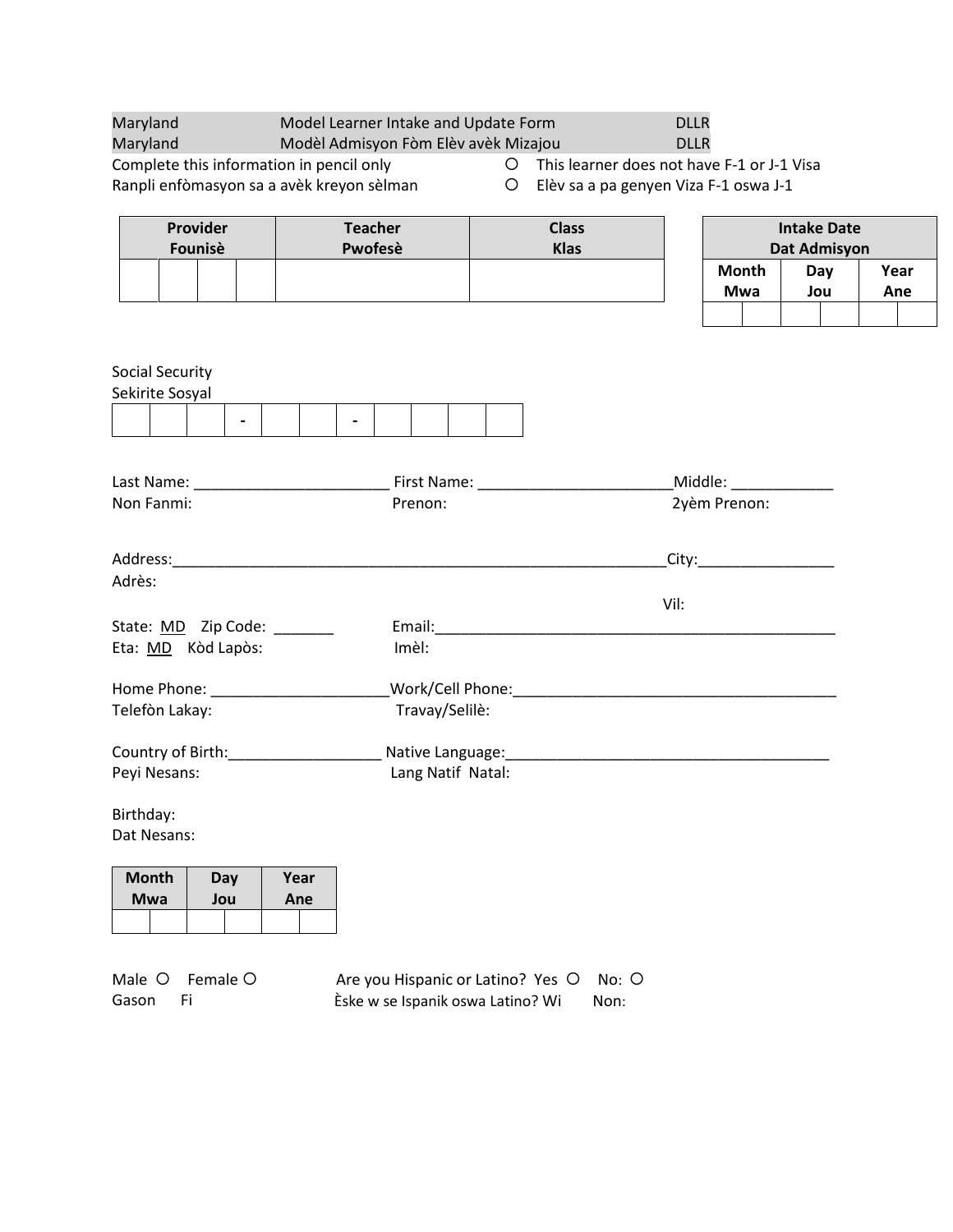Ras Prensipal? (Chwazi youn oswa plis)

| O<br>American Indian/Alaskan Native<br>Endyen Ameriken/Natif Alaskan |                                                                               | O | <b>Black or African American</b><br>Nwa oswa Ameriken Afriken            |  |                                | O                        | White<br>Blan       |
|----------------------------------------------------------------------|-------------------------------------------------------------------------------|---|--------------------------------------------------------------------------|--|--------------------------------|--------------------------|---------------------|
| O                                                                    | Asian<br>Azyatik                                                              | O | Native Hawaiian/Other Pacific Islander<br>Awayen Natif/ Lot Zile Pasifik |  |                                |                          |                     |
|                                                                      | <b>Employment Status:</b>                                                     |   |                                                                          |  |                                |                          |                     |
|                                                                      | Estati Travay:                                                                |   |                                                                          |  |                                |                          |                     |
| O                                                                    | Employed-Full Time<br>Anplwaye aplentan                                       | O | <b>Employed-Part Time</b><br>Anplwaye atan pasyèl                        |  | O                              | Unemployed<br>Chomè      |                     |
| O                                                                    | <b>Employed with Separation Notice</b><br>Anplwaye ki Demisyone ak Preyavi    | O | Not in Labor Force<br>Pa nan Mache Travay                                |  |                                |                          |                     |
|                                                                      | Primary Program: (choose only one)<br>Pwogram Prensipal: (chwazi youn sèlman) |   |                                                                          |  |                                |                          |                     |
| ∩                                                                    | <b>Adult Basic Education</b><br>Edikasyon Debaz pou Adilt                     | O | Corrections<br>O<br>Koreksyon                                            |  |                                | Maryland i-Pathways      | Maryland i-Pathways |
| O                                                                    | <b>Adult Secondary Education</b><br>Edikasyon Segondè pou Adilt               | O | <b>Family Literacy</b><br>O<br>Alfabetizasyon Fanmi                      |  | <b>MIBEST</b><br><b>MIBEST</b> |                          |                     |
| O                                                                    | English as a Second Language<br>Angle kòm yon Dezyèm Lang                     | O | Transition<br>O<br>Tranzisyon                                            |  |                                | Workplace<br>Plas Travay |                     |
| O                                                                    | EL/Civics<br>EL/Sivik                                                         | O | <b>NEDP</b><br>O<br><b>NEDP</b>                                          |  | Lòt:                           | Other:                   |                     |
|                                                                      | Caracter dam : Duamont de la barra rambitana di annoltrale la V               |   |                                                                          |  |                                |                          |                     |

Secondary Program: (choose only one if applicable) Pwogram Segondè: (chwazi youn sèlman si li aplikab)

- O Distance Learning O Homeless Literacy <br>
O IELCE (Integrated English Literacy & Civics Education) Aprantisaj Adistans Alfabetizasyon Sanzabri IELCE (Alfabetizasyon Angle Entegre & Edikasyon Sivik)
	-

## Education:

| Edikasyon:                                            |     |      |  |
|-------------------------------------------------------|-----|------|--|
| What is the highest grade you completed?              |     |      |  |
| Ki pi wo nivo klas ou te fini?                        |     |      |  |
| Were you in special education?                        | Wi: | Non: |  |
| Eske ou te nan edikasyon espesyal?                    |     |      |  |
| Did you go to school in the USA?                      |     |      |  |
| Ou te ale lekòl nan Etazini?                          | Wi: | Non: |  |
| Did you receive a HS diploma or alternate credential? |     |      |  |
| Èske w te resevwa diplòm Lekòl Segondè oswa lòt       | Wi: | Non: |  |
| kalifikasyon altènatif?                               |     |      |  |
| Did you receive a GED®?                               | Wi: | Non: |  |
|                                                       |     |      |  |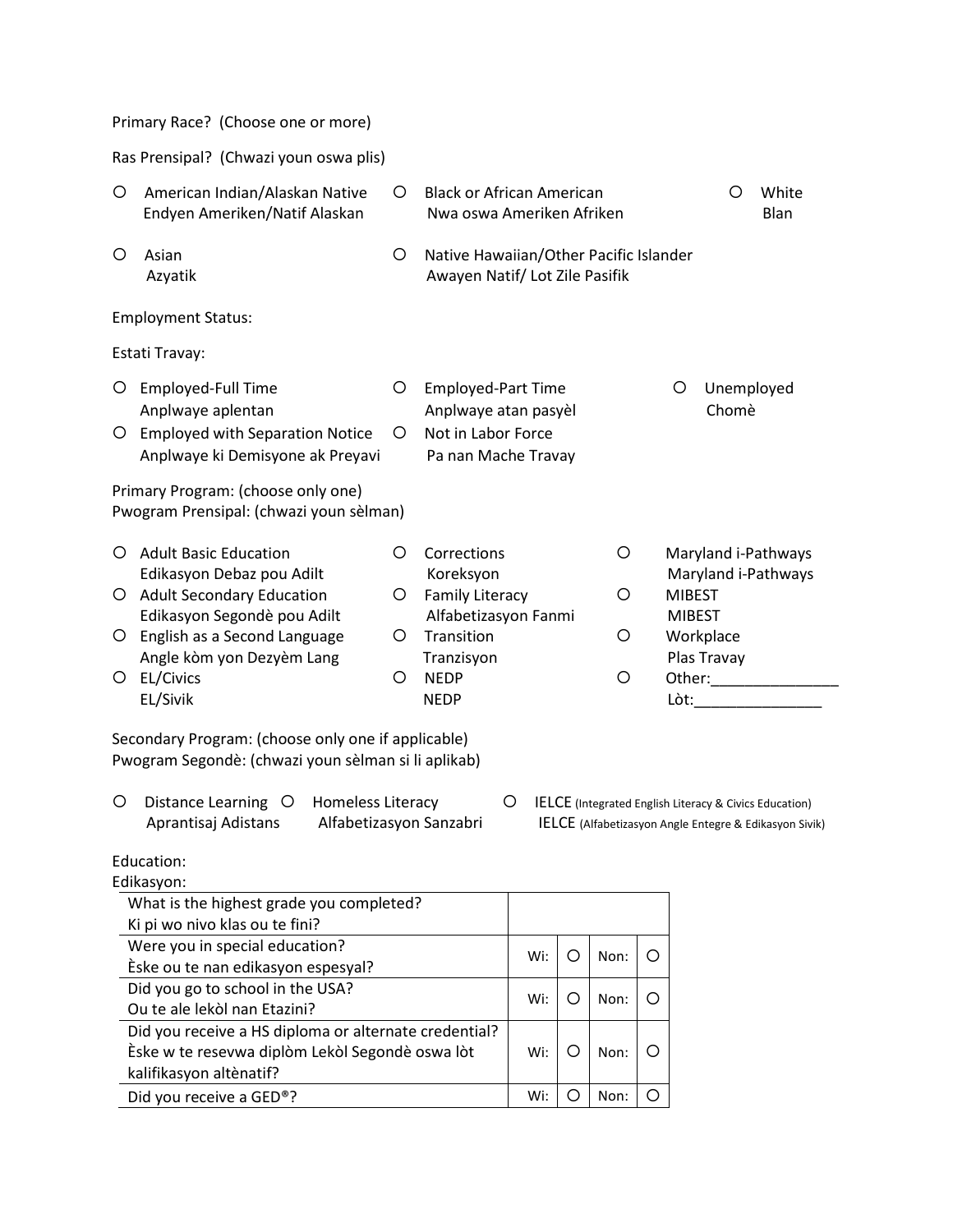|         | Eske w te resevwa yon GED®?                                                                           |   |                            |                                                             |                                     |         |                        |   |                                                                             |
|---------|-------------------------------------------------------------------------------------------------------|---|----------------------------|-------------------------------------------------------------|-------------------------------------|---------|------------------------|---|-----------------------------------------------------------------------------|
|         | Did you attend college, but not receive a degree?<br>Èske ou te ale nan kolèj, men ou pat resevwa yon |   |                            |                                                             | Wi:                                 | $\circ$ | Non:                   | O |                                                                             |
|         | diplòm?<br>Did you complete college or a professional degree?                                         |   |                            |                                                             | Wi:                                 | $\circ$ | Non:                   | O |                                                                             |
|         | Èske w te fini kolèj oswa yon diplòm pwofesyonèl?                                                     |   |                            |                                                             |                                     |         |                        |   |                                                                             |
|         | Are you in the Corrections System?<br>Èske w nan Sistèm Koreksyonèl                                   |   |                            |                                                             |                                     |         |                        |   |                                                                             |
| O       | No<br>Non                                                                                             | O | Wi-Kominote                | Yes-Community                                               | O                                   |         | Yes-County<br>Wi-Konte |   |                                                                             |
| O       | Yes-Federal<br>Wi-Federal                                                                             | O |                            | Yes-State DOC #:<br>Wi-Eta DOC #:                           |                                     |         |                        |   |                                                                             |
|         | Barriers to employment?<br>Difikilte pou jwenn Travay?                                                |   | Yes: O<br>$Wi:$ $\bigcirc$ |                                                             | No: O (choose one or more if "yes") |         |                        |   | Non: O(chwazi youn oswa plis si se "wi")                                    |
| O       | <b>Cultural Barriers</b><br>Pwoblèm Kiltirèl                                                          |   | O                          | Ex-Offender<br>Ansyen Ofansè                                |                                     |         | O                      |   | Low Literacy Levels<br>Nivo Alfabetizasyon ki ba                            |
| $\circ$ | <b>Disabled</b><br>Andikape                                                                           |   | O                          | Exhausting TANF within 2 yrs.<br>TANF fini nan lespas 2 zan |                                     |         | O                      |   | Migrant Farmworker<br>Travayè Jaden migratwa                                |
| O       | <b>Displaced Homemaker</b><br>Menajè ki deplase                                                       |   | O                          | <b>Foster Care Youth</b><br>Fanmi Dakèy                     |                                     |         | O                      |   | Seasonal Farmworker<br>Travayè Jaden Sezonye                                |
| O       | <b>Economic Disadvantage</b><br>Dezavantaj Ekonomik                                                   |   | O                          | <b>Homeless</b><br>Sanzabri                                 |                                     |         | O                      |   | Single Parent or Guardian<br>Paran oswa Gadyen solitè                       |
| O       | English Language Learner<br>English Language Learner                                                  |   | O                          | Long Term Unemployed<br>Te nan chomaj pandan alontèm        |                                     |         |                        |   |                                                                             |
| O       | Please mark all that apply:<br>Tanpri make tout sa ki aplike:<br>Immigrant                            | O |                            | <b>Dislocated Worker</b>                                    | O                                   |         |                        |   | <b>Military Service Experience</b><br>Eksperyans Sèvis Militè               |
|         | Imigran                                                                                               |   |                            | Travayè ki te Deplase                                       |                                     |         |                        |   |                                                                             |
| Ő       | <b>Public Assistance</b><br><b>Asistans Public</b>                                                    | O |                            | One Stop Referral<br>Referans Yon Sèl Kote                  | O                                   |         |                        |   | <b>Apparent or Disclosed Disability</b><br>Andikap ki Aparan oswa ki Revele |
| O       | <b>ITA</b><br><b>ITA</b>                                                                              | O | WIA/Title 1<br>WIA/Tit 1   |                                                             |                                     |         |                        |   |                                                                             |
|         | Institutional<br>O<br>Enstitisyonèl                                                                   |   |                            |                                                             |                                     |         |                        |   |                                                                             |